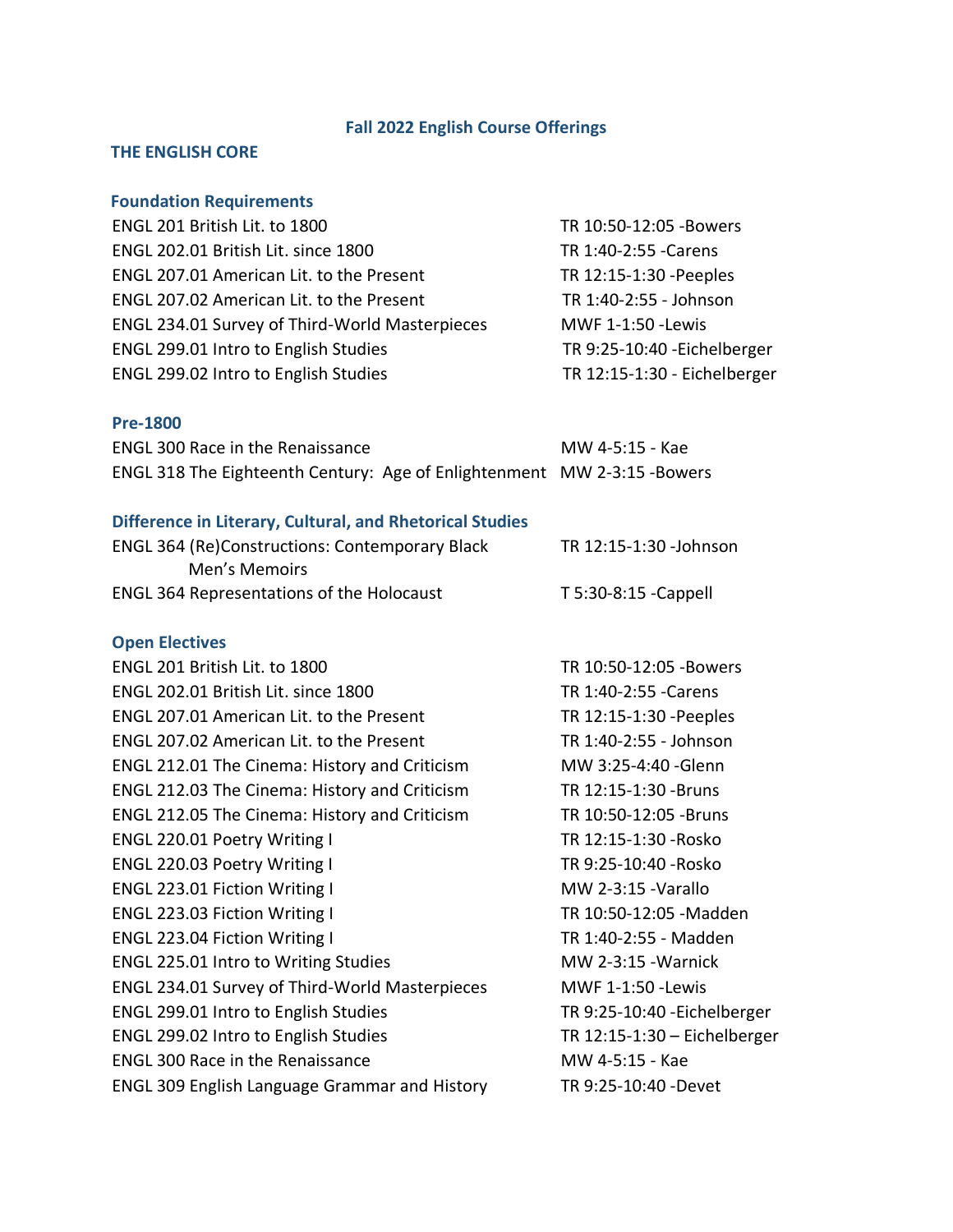| <b>ENGL 310 Theories of Teaching Writing</b>               | TR 12:15-1:30 - Scott Copses |
|------------------------------------------------------------|------------------------------|
| ENGL 318 The Eighteenth Century: Age of Enlightenment      | MW 2-3:15 - Bowers           |
| <b>ENGL 334 Technical Writing</b>                          | TR 10:50-12:05 -Devet        |
| <b>ENGL 350 Jane Austen: Text and Film</b>                 | TR 10:50-12:05 - Carens      |
| <b>ENGL 351 Studies in American Film: Hollywood Genres</b> | TR 1:40-2:55 -Bruns          |
| <b>ENGL 364 (Re)Constructions: Contemporary Black</b>      | TR 12:15-1:30 - Johnson      |
| Men's Memoirs                                              |                              |
| <b>ENGL 366 Embodiment and the Writing Process</b>         | TR 1:40-2:55 - Scott Copses  |
| <b>ENGL 368 Short-Short Fiction</b>                        | W 4-6:45 - Varallo           |
| <b>ENGL 377 Poetry Writing II</b>                          | M 4-6:45 - Jackson           |
| <b>ENGL 378 Fiction Writing II</b>                         | TR 1:40-2:55 - Lott          |
| <b>ENGL 379 Usability and Document Design</b>              | <b>MW 4-5:15 - Warnick</b>   |
| ENGL 477/577 Coming of Age in Southern Spaces              | MW 4-5:15 - Eichelberger     |
| ENGL 495 Internship in the Major                           | - Warnick                    |

### **CONCENTRATIONS**

### **Creative Writing: Intro**

ENGL 220.01 Poetry Writing I TR 12:15-1:30 - Rosko ENGL 220.03 Poetry Writing I TR 9:25-10:40 - Rosko ENGL 223.01 Fiction Writing I MW 2-3:15 - Varallo ENGL 223.03 Fiction Writing I TR 10:50-12:05 - Madden ENGL 223.04 Fiction Writing I

### **Creative Writing: Focus**

ENGL 368 Short-Short Fiction W 4-6:45 -Varallo ENGL 377 Poetry Writing II M 4-6:45 - Jackson ENGL 378 Fiction Writing II

### **Literature and Film: Intro**

ENGL 201 British Lit. to 1800 TR 10:50-12:05 -Bowers ENGL 202.01 British Lit. since 1800 TR 1:40-2:55 -Carens ENGL 207.01 American Lit. to the Present TR 12:15-1:30 -Peeples ENGL 207.02 American Lit. to the Present TR 1:40-2:55 -Johnson ENGL 212.01 The Cinema: History and Criticism MW 3:25-4:40 -Glenn ENGL 212.03 The Cinema: History and Criticism TR 12:15-1:30 -Bruns ENGL 212.05 The Cinema: History and Criticism TR 10:50-12:05 -Bruns ENGL 234.01 Survey of Third-World Masterpieces

### **Literature and Film: Focus**

TR 1:40-2:55 - Madden

TR 1:40-2:55 -Lott

MWF 1-1:50 -Lewis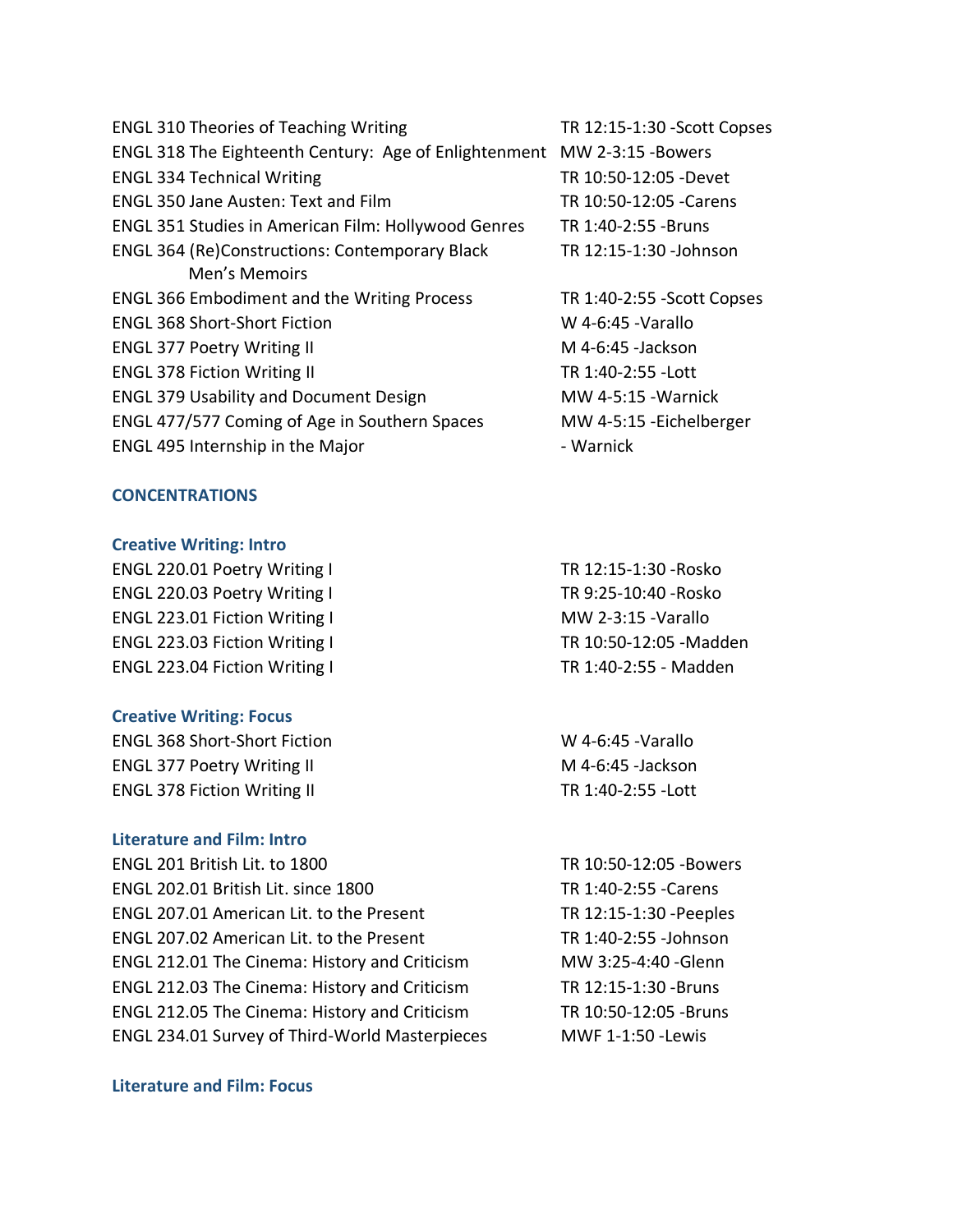| <b>ENGL 300 Race in the Renaissance</b>                    | MW 4-5:15 - Kae              |
|------------------------------------------------------------|------------------------------|
| ENGL 318 The Eighteenth Century: Age of Enlightenment      | MW 2-3:15 - Bowers           |
| <b>ENGL 350 Jane Austen: Text and Film</b>                 | TR 10:50-12:05 - Carens      |
| <b>ENGL 351 Studies in American Film: Hollywood Genres</b> | TR 1:40-2:55 - Bruns         |
| <b>ENGL 364 (Re)Constructions: Contemporary Black</b>      | TR 12:15-1:30 - Johnson      |
| Men's Memoirs                                              |                              |
| ENGL 477/577 Coming of Age in Southern Spaces              | MW 4-5:15 - Eichelberger     |
|                                                            |                              |
| <b>Writing, Rhetoric, and Publication: Intro</b>           |                              |
| ENGL 225.01 Intro to Writing Studies                       | <b>MW 2-3:15 - Warnick</b>   |
|                                                            |                              |
| <b>Writing, Rhetoric, and Publication: Focus</b>           |                              |
| <b>ENGL 309 English Language Grammar and History</b>       | TR 9:25-10:40 - Devet        |
| <b>ENGL 310 Theories of Teaching Writing</b>               | TR 12:15-1:30 - Scott Copses |
| <b>ENGL 334 Technical Writing</b>                          | TR 10:50-12:05 -Devet        |
| <b>ENGL 366 Embodiment and the Writing Process</b>         | TR 1:40-2:55 - Scott Copses  |
| <b>ENGL 379 Usability and Document Design</b>              | <b>MW 4-5:15 - Warnick</b>   |
|                                                            |                              |
| <b>Writing, Rhetoric, and Publication: Capstone</b>        |                              |

ENGL 495 Internship in the Major Channel Constant Conline - Warnick

## **Fall 2022 English Course Offerings Descriptions**

## **ENGL 201 British Literature to 1800**

ENGL 201 British Lit. to 1800 TR 10:50-12:05 -Bowers A study of major works of representative writers from the Medieval period through the 18th century. Emphasis on close reading and literary history.

## **ENGL 202 British Lit. since 1800**

ENGL 202.01 British Lit. since 1800 TR 1:40-2:55 -Carens A study of major works of representative writers from the Romantic period to the present. Emphasis on close reading and literary history.

# **ENGL 207 American Lit. to the Present**

ENGL 207.01 American Lit. to the Present TR 12:15-1:30 -Peeples ENGL 207.02 American Lit. to the Present TR 1:40-2:55 - Johnson A study of representative writers from the colonial period to the present. Emphasis on close reading and literary history.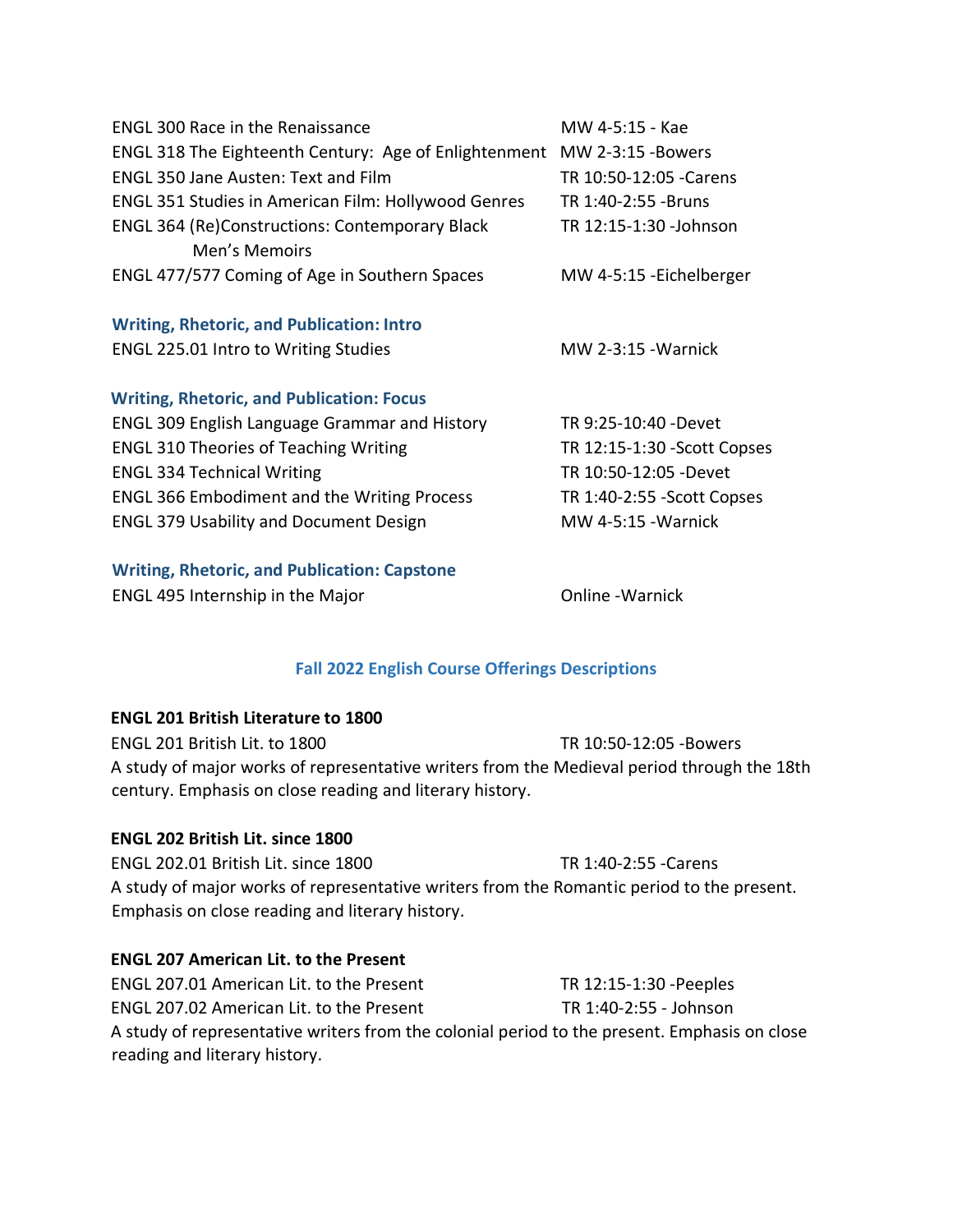# **ENGL 212 The Cinema: History and Criticism**

ENGL 212.01 The Cinema: History and Criticism MW 3:25-4:40 -Glenn ENGL 212.03 The Cinema: History and Criticism TR 12:15-1:30 -Bruns ENGL 212.05 The Cinema: History and Criticism TR 10:50-12:05 -Bruns

An introduction to the critical appreciation and history of the motion picture, with special emphasis upon the place of the film within the liberal arts, dealing generally with the types and forms of the feature film, its background and development and aiming to create an increased critical awareness of the basic elements of the filmmaker's art.

### **ENGL 220 Poetry Writing I**

ENGL 220.01 Poetry Writing I TR 12:15-1:30 -Rosko ENGL 220.03 Poetry Writing I TR 9:25-10:40 - Rosko

Poems dizzy you and tear you up. They're illuminating and gutting, virtuosic and playful, intense and intimate. Poetry channels the deepest, weirdest, most yearning parts of our self and invites others in the world to hear those strange, sad songs and to sing along. In this introduction to poetry writing course, we will explore what goes into the making of a poem, and we will read contemporary poems that represent a wide spectrum of poetic styles. We will experiment with the building blocks of a poem, such as: line, figurative language, voicing, sound patterning, form and structure. We will discuss how we can shape our emotions and experiences into verse. You will gain feedback on your poems from peers in workshop, and you will revise your work for a final poetry portfolio.

### **ENGL 223 Fiction Writing I**

ENGL 223.01 Fiction Writing I MW 2-3:15 -Varallo ENGL 223.03 Fiction Writing I TR 10:50-12:05 - Madden ENGL 223.04 Fiction Writing I TR 1:40-2:55 - Madden A workshop for new writers wishing to establish and enhance basic skills in the writing of short fiction, point-of-view, characterization, dialogue, setting, etc. Equal attention will be given to stories turned in for critique and to the development of the student's critical skills.

### **ENGL 225 Intro to Writing Studies**

ENGL 225.01 Intro to Writing Studies MW 2-3:15 - Warnick An introduction to foundational theories used to analyze and practice writing in a variety of contexts, with particular focus on theories relevant to academic and real-world writing situations like genre, rhetorical situation, and community. Students gain experience producing original research on a writing studies related issue.

### **ENGL 234 Survey of Third World Masterpieces** MWF 1-1:50 -Lewis

Working from texts from Africa, the Caribbean, and South Asia, this course provides you with valuable skills of "inter-cultural literacy." Rather than an unquestioning, Disney-esque sampling of artificial authenticity, however, it also sets out to explore the complexities of our own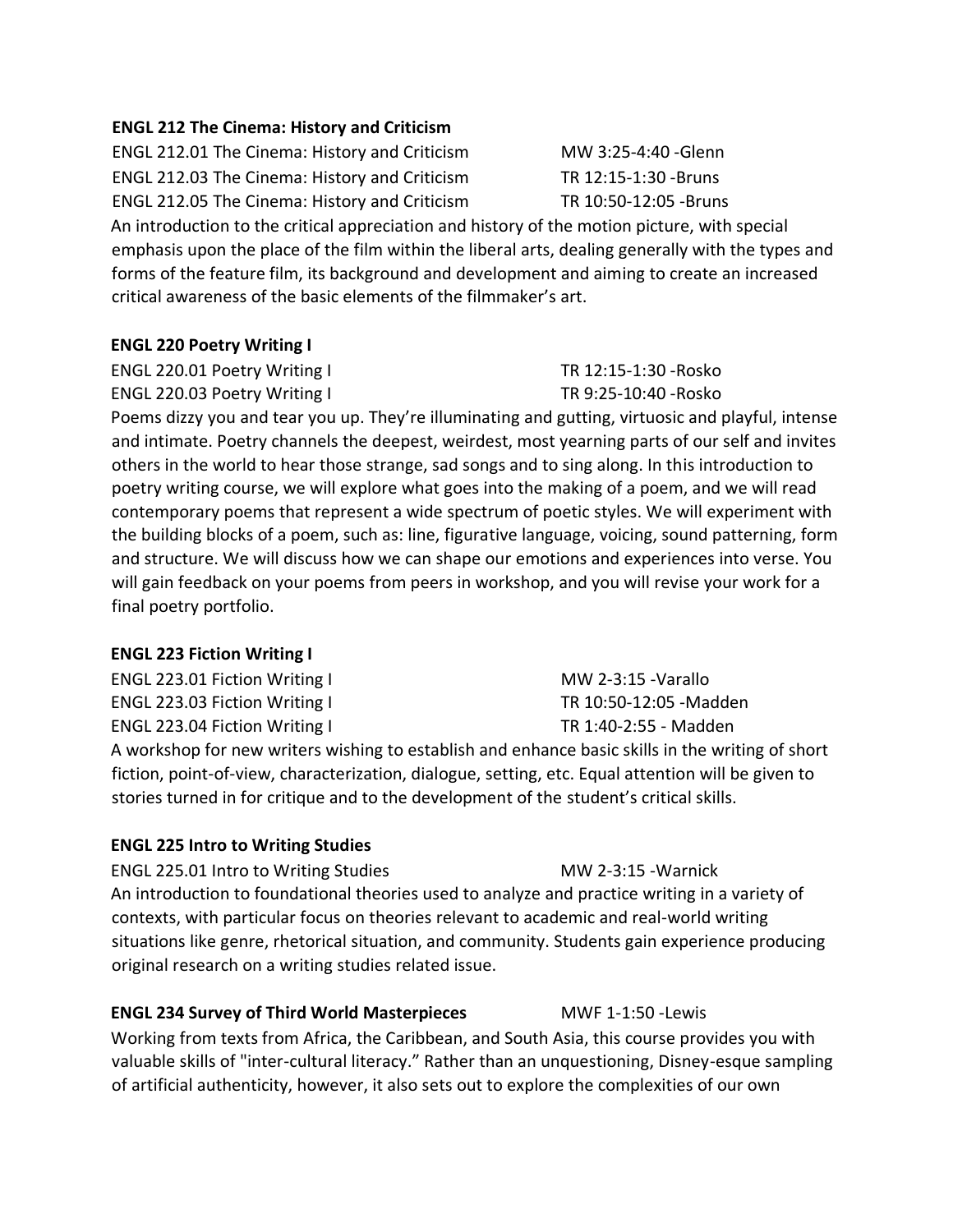positions as readers and consumers of non-Western literature in a largely Eurocentric academic situation. Because many twentieth-century non-Western writers have been deeply involved with national (and international) politics, we will be examining the close relationship between literature and politics in their work, specifically through reference to Frederic Jameson's idea that

# **ENGL 299 Intro to English Studies**

ENGL 299.01 Intro to English Studies TR 9:25-10:40 -Eichelberger ENGL 299.02 Intro to English Studies TR 12:15-1:30 - Eichelberger An introduction to the theories and practices motivating English studies past and present, with an emphasis on the methods, subjects, and rationales of textual analysis. This writing intensive course also fosters the critical reading, rhetorical, and research skills underpinning successful writing in English studies.

# **ENGL 300 Race in the Renaissance** MW 4-5:15 - Kae

Can we trace the historical roots of our ideas about race? How do early modern ideas of race coincide with, or differ from, modern perceptions? And how is art and literature implicated in the making of such ideas? In this course, we will attempt to answer these questions through the examination of drama during a period where questions about race were still very much fluid and unfixed. Early modern drama can provide us with a lens into the past to see how literature reflects ideas, fears, and desires of racial Others in the English Renaissance, but it can also help us to see how the past can shape future conceptions of race. In other words, early modern drama can help us *re-see* our cultural and political present. In this course, we will examine early modern plays within their historical contexts. We will learn to grapple with a wide range of early modern racial discourses, such as Blackness, Whiteness, religion, imperialism and colonialism, history and nationhood, and medicine and physiology. At the same time, we will read contemporary theories on race, as well as modern film and performance adaptations. Some questions we will ask in this course include, how did early moderns, in their increasing contact with different peoples and cultures, produce ideas of race? How is race understood in early modern drama? Do the plays interrogate contemporary power structures or reinforce the status quo? And how can our readings help open up new ways to understand and re-make our present?

The plays we will read in this course include (but are not limited to), Shakespeare's *Twelfth Night*, *Cymbeline*, *Othello*, Ben Jonson's *Every Man In His Humour*, Christopher Marlowe's *The Jew of Malta*, and John Fletcher's *The Island Princess.* We will also watch modern productions of *The American Moor*, *The Maori Merchant of Venice*, and the Royal Shakespeare Company's 2002 production of *The Island Princess*. Secondary criticism might include excerpts from essays by Geraldine Heng, Claudia Rankine, Toni Morrison, Barbara J. and Karen E. Fields, Kim F. Hall, Peter Erikson, Julia Reinhard Lupton, and Jean Feerick.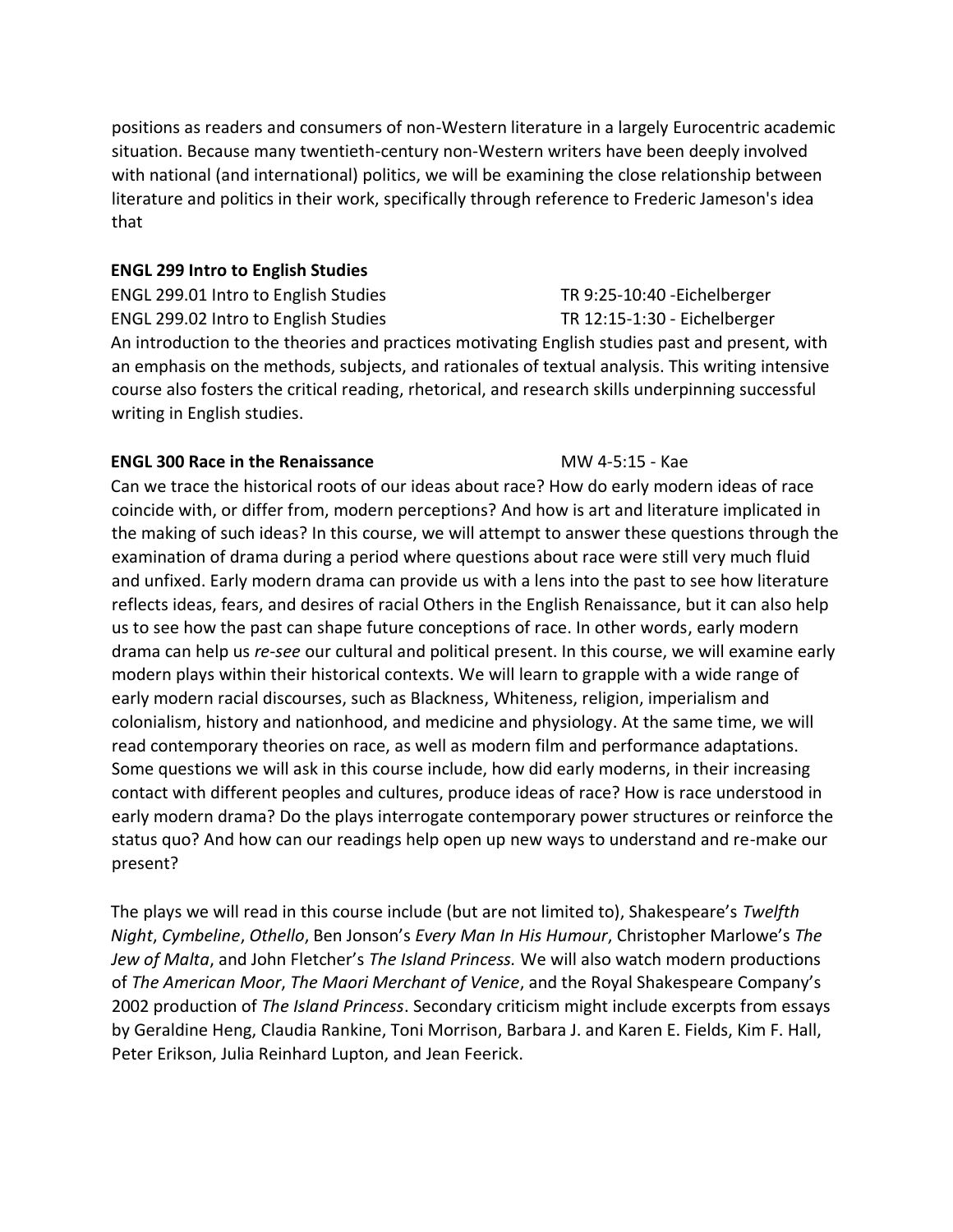## **ENGL 309 English Language Grammar and History** TR 9:25-10:40 -Devet

English Language Grammar and History explores fundamental concepts about English, focusing on its grammar, dialects, semantic change (change in the meaning of words), and development. In short, the course helps students better grasp the language, especially if they are preparing for writing/editing careers. The course is also designed to help Secondary Education students master the criteria—outlined by the Linguistics and Language portion of the PRAXIS exam—as essential knowledge for English teachers.

## **ENGL 310 Theories of Teaching Writing TR 12:15-1:30 -Scott Copses**

An introduction to foundational writing research and writing theory relevant to the development of literacy. Through the study of concepts such as process, language, identity, and agency, writing students and future writing teachers develop a reflective and socially responsible view of writing.

# **ENGL 318 The Eighteenth Century: Age of Enlightenment** MW 2-3:15 -Bowers

In this course, we will examine major writings and literary forms (especially the novel) of the eighteenth century, with a special focus on the literature of the Enlightenment, one of the most important periods in human history that helped form the core ideals and institutions of the modern world.

## **ENGL 334 Technical Writing** TR 10:50-12:05 -Devet

Technical Writing benefits students preparing for writing careers. They become familiar with the principles of transactional writing (conveying information) to users (audiences), especially through technical instructions, definitions/descriptions, summaries, and reports. They also learn how to edit technical writing. Whenever possible, students write about subjects related to their field of interest. No scientific experience necessary.

## **ENGL 350 Jane Austen: Text and Film** TR 10:50-12:05 -Carens

Jane Austen: Text and Film covers five of the author's novels and their recent adaptations for cinema and television. You may already know that the plots of these narratives are quite similar, each of them focusing on the trials and tribulations experienced in the nineteenthcentury by middle-class women on the marriage market. Austen narratives belong to a genre sometimes dismissed as "chick lit" or "chick flicks," but the assumption of this course is that such works provide a unique and valuable perspective on the position of women in patriarchal culture. Known for her ironic detachment, Austen acutely analyzes the social rules that structure romance. We will discuss how the representation of love, marriage, and domesticity in her work continually raises unsettling questions about gendered spheres of agency, the class system, and the historical shapes of inequality.

In this class we will seek to understand aspects of the novels that are relatively far removed from modern readers, such as the biographical and historical details that contextualize her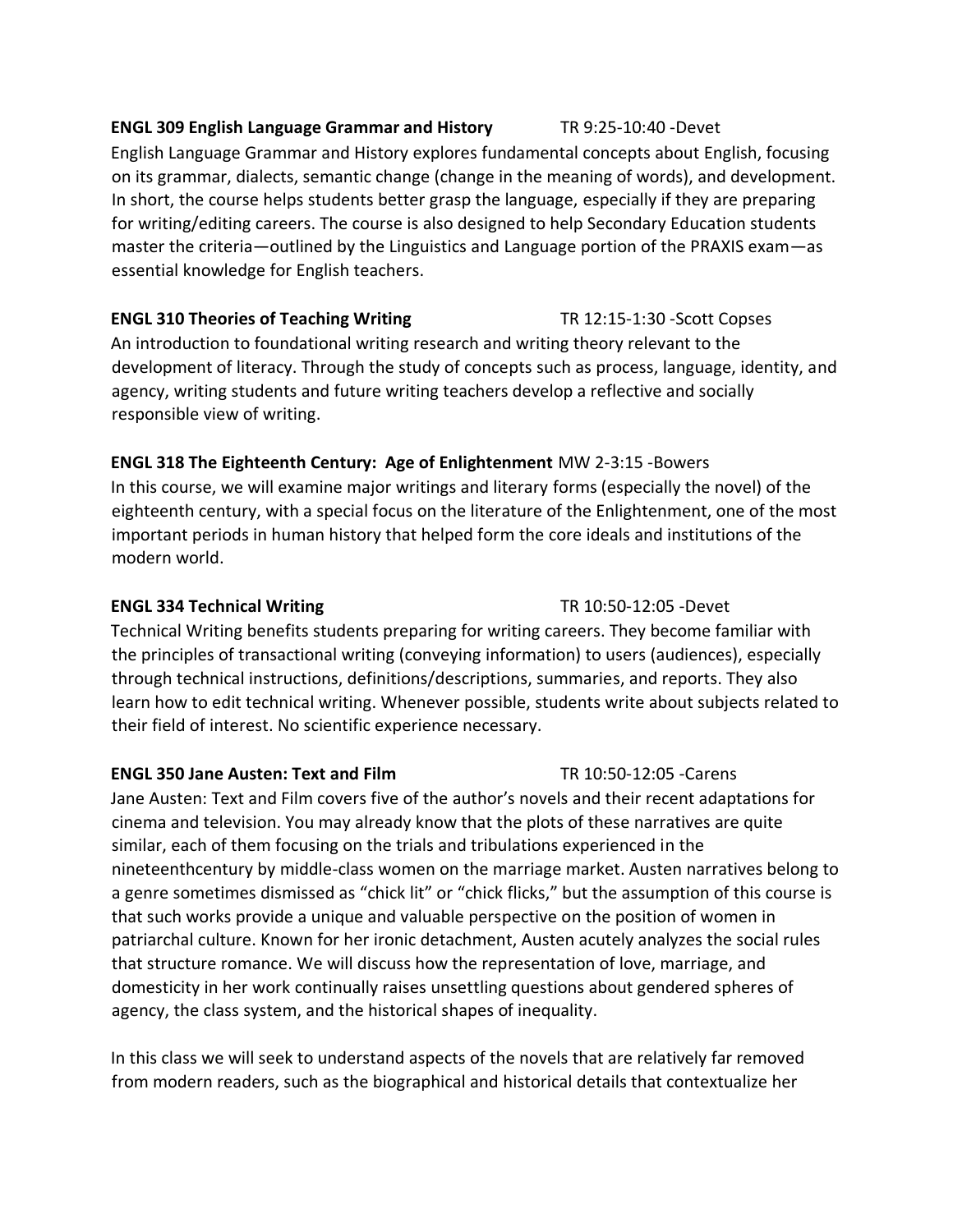references. This course also, however, seeks to understand the cultural phenomena of Jane Austen in the modern world. The number of recent film adaptations of her novels provides a clear indication of an ongoing *fascination* with her work, and this too deserves careful analysis. By considering how films adopt and adapt the original text, we will hopefully learn something about the preoccupations of our own cultural moment.

# **ENGL 351 Studies in American Film: Hollywood Genres** TR 1:40-2:55 -Bruns

Of all the concepts fundamental to literary theory, none has a longer or more distinguished lineage than the question of literary type, or "genre" (Aristotle's *Poetics* dates back to 335 BC). Yet genre criticism's introduction to the study of film is comparatively recent. Prior to this, it was assumed that genre simply provided Hollywood studios with a way to organize the production and marketing of films, most of which were deemed unworthy of serious commentary. In short, the genre film was associated with commerce not art. But in the last 50 years or so, film scholars have redeemed genre by showing how it is more than a mere collection of conventions, more than just a way of classifying and describing some of Hollywood's most popular films. The study of genre can offer fascinating and wide-ranging critiques of myth, ideology, and meaning—thus making it a viable concept not only to the study of American cinema but of American history and culture as well. We will pursue genre, its history and theory, through case studies in three important genres in American film history: the Western, the Screwball Comedy, and the Musical. But rather than treat each of these genres as self-evident, descriptive, neutral, and pure, we will instead treat them as varied, flexible, overlapping, and impossible to precisely and unambiguously describe. Our aim is not just to classify Hollywood films, but to de-classify sensitive information about American history and culture. Of particular interest are such issues as gender and sexual difference, race, class, bourgeois illusionism, myths of individualism and national identity, and the institutions of family and marriage.

This course will have at least 4 objectives:

- 1. Understand the importance of genre in film studies.
- 2. Identify the syntactic and semantic features of film genres.
- 3. Evaluate the social and historical function of film genres.
- 4. Carry out personal research.

### **ENGL 364 (Re)Constructions: Contemporary Black Men's Memoirs** TR 12:15-1:30 -Johnson

Black men's entire existence in America has been what Randall Horton describes as "deliberate scaffolding." He defines this concept as the process by which Black men become educated on how their bodies navigate and transform the spaces they inhabit. They often fall prey to monolithic, static, and reductive images and "constructions." These constructions are generalized and stereotypical ideas about Black men, what they can do, and who they can be(come). These ideas permeate society, affecting how education, law, social spaces, the workforce, and every facet of American society view Black men. How do these constructions of Black men impede and derail the natural maturation from boy to man? In what ways are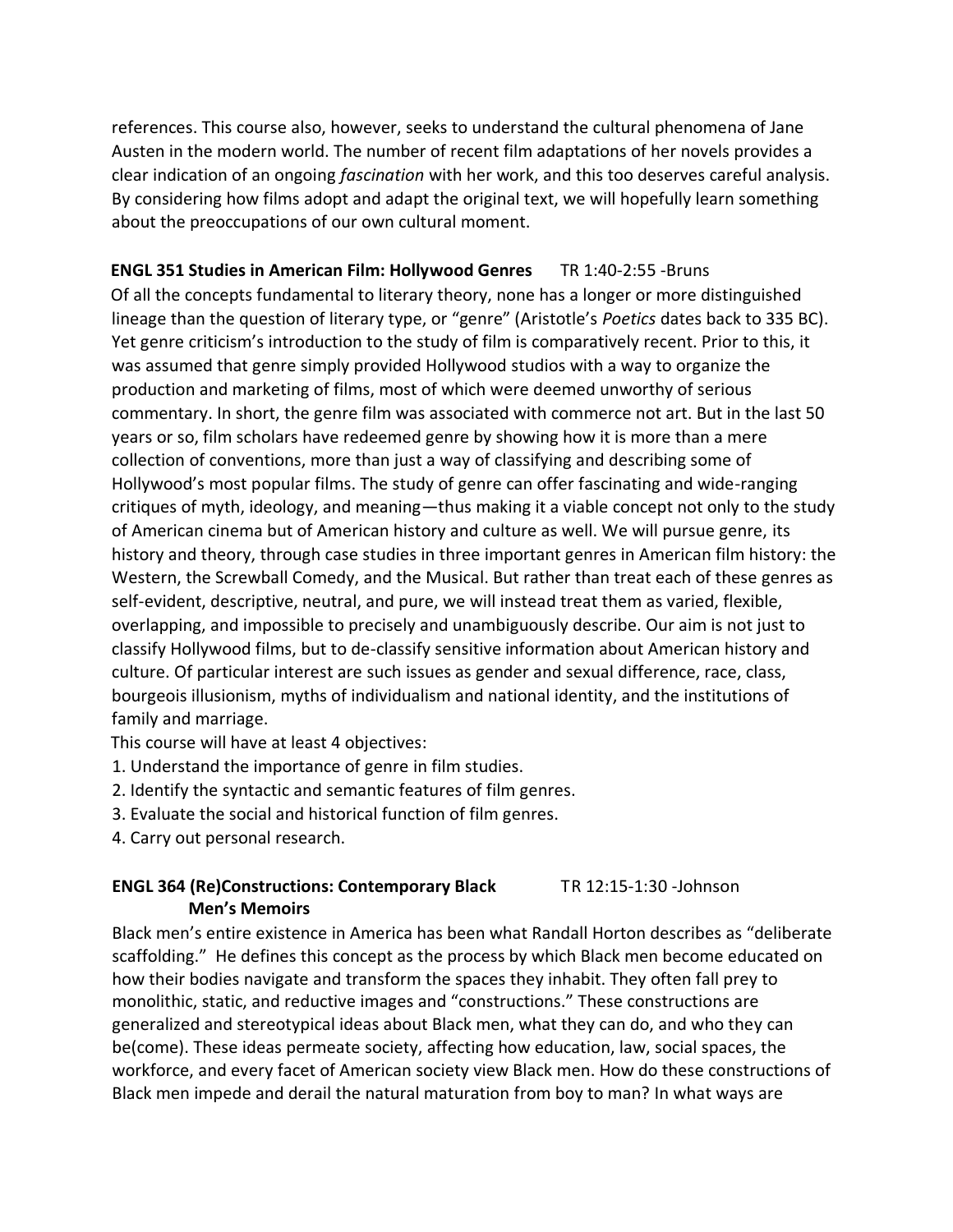innocence, boyhood, and autonomy made largely inaccessible to Black boys? What tensions arise when Black men envision a life contradictory to "the livery the white man has fabricated for him?"

This course will contend with Black men's memoirs as a genre of reinscribing and humanizing Black men. Through the exercise of penning their own stories, Black men deconstruct these violent images and reimagine themselves, the spaces they inhabit, and how they show up (and choose to show up) therein. Readings include but are not limited to Horton's *Hook*, Kiese Laymon's *Heavy*, MK Asante's *Buck*, and Darnell Moore's *No Ashes in the Fire*. We will discuss their conversations on Black masculinity, Black boyhood, and Black men's bodies among other relevant topics uncovered through our reading.

## **ENGL 366 Embodiment and the Writing Process** TR 1:40-2:55 -Scott Copses

Initially, movement and writing may appear at odds. The athlete moves; the writer thinks, often from a reflective distance. Yet this course privileges a writing practice that joins body and mind in the physical and mental act of knowledge construction. We don't so much *have* ideas as we *make* them. We will explore the concept of embodiment across disciplines, ranging from cognitive psychology to neuroscience and education, and consider the ways we are taught to separate our physical selves from our cerebral selves in our writing practice. Finally, we will compose contemporary "embodied" texts, blending visual, aural, and movement-oriented components.

## **ENGL 368 Flash Fiction** W 4-6:45 -Varallo

How short can a short story be? In this course, we will explore the world of "flash" fiction stories that range from 6 to 1,500 words—through in-class writing exercises, take-home assignments, group workshops, and reading and analysis of assigned texts. Together we will explore the incredible variety of short-short forms, including the 6-word memoir, hint fiction, the 100-word story, micro-fiction, sudden fiction, and other narratives that will challenge you to tell a complete story within a smaller frame. We will also explore the literary marketplace for publishing flash fiction. Our goal will be to develop a greater appreciation of the limitations and possibilities of words. This class is for you if you love writing exercises, prompts, and short assignments. Perfect for poets, essayists, and fiction writers alike! Pre-req: ENGL 220 or ENGL 223, or permission of the instructor. Contact varalloa@cofc.edu.

## **ENGL 377: Poetry Writing II** M 4-6:45 -Jackson

In this class we'll read and discuss several poetry collections that will reinforce our understanding of poetic craft, building on elements such as image, line, and voice. Similar to Poetry I, we'll read, discuss, and explicate poems in class and in writing; and we'll write, revise, share, critique, and support each other's work. English 220 (Poetry I) is a prerequisite for this course.